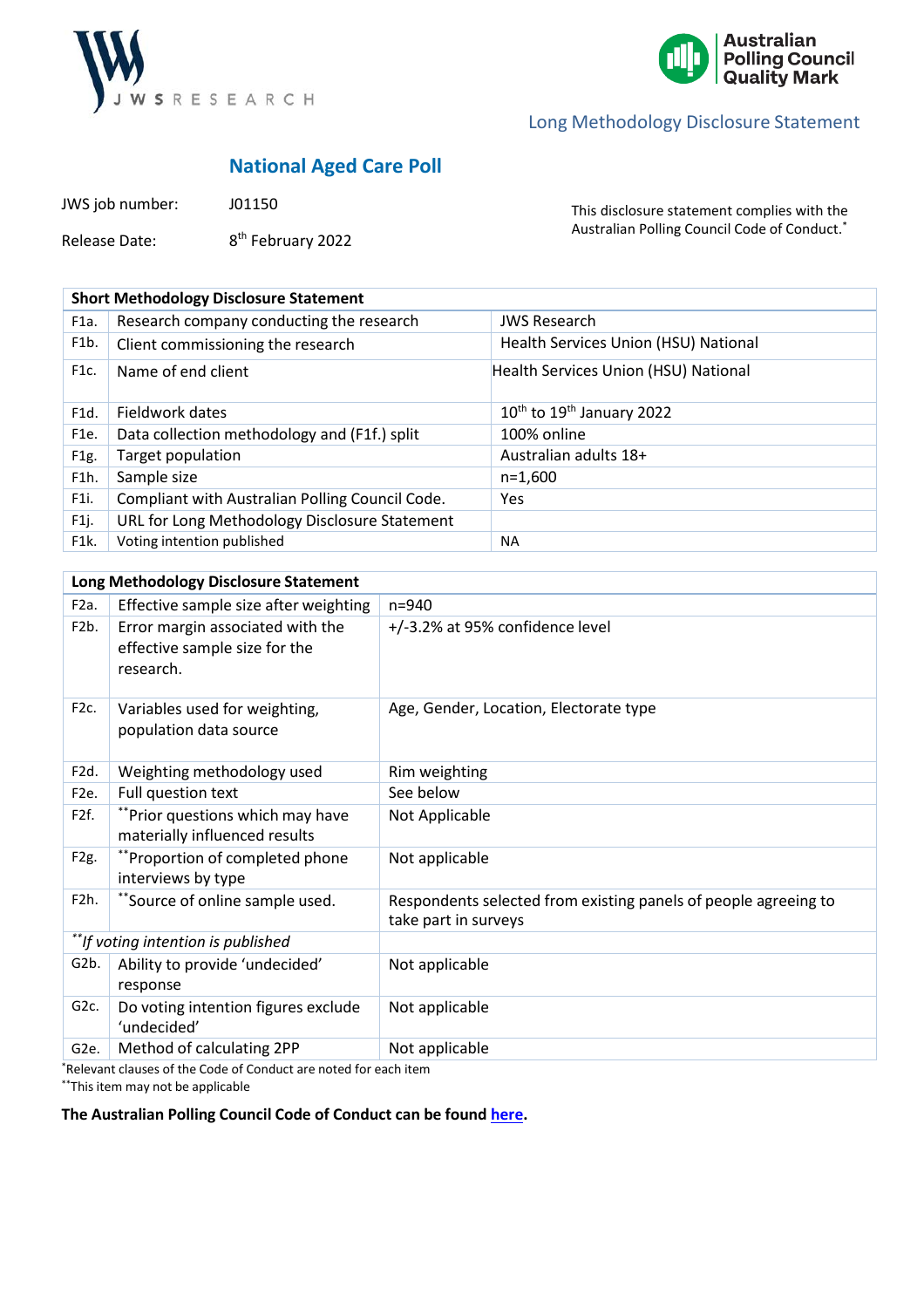



## Long Methodology Disclosure Statement

#### **Full question text (F2e.)**

Q5. Thinking about funding for aged care in Australia.

In 2019-2020, government spending on aged care was \$21.5 billion. Most of this was contributed by the Federal Government.

However, Federal Government spending on aged care is about 1.2% of Australia's Gross Domestic Product (GDP), compared to an international average of 2.5%.

Which of these best describes your view?

#### **ROTATE 1-3,4 OR 3-1,4**

#### **SCALE**

Federal Government funding for aged care should be **increased** Federal Government's current level of aged care funding is about right Federal Government funding for aged care should be **decreased** [ANCHOR] Can't say

Q9. A 25% increase for all aged care workers **is equivalent to**:

- an increase of between \$5.40 and \$7.20 per hour (average increase of \$5.50); and
- increasing the average wage to \$29 per hour.

Knowing this, do you now **support** or **oppose** a 25% increase to the award wages of aged care workers?

#### **SCALE**

Strongly support Somewhat support Neither support nor oppose Somewhat oppose Strongly oppose Can't say

#### **RANDOMISE ORDER OF Q10 AND Q11**

Q10. **IF ASKED FIRST:** Some people have said the following about the aged care sector and its workers in relation to a wage increase for the sector.

To what extent do you agree or disagree that each of the following is a reason to **support a 25% increase to the award wages of aged care workers**?

**IF ASKED FIRST:** (Please note that the next question will ask how you feel about a list of potential concerns and reasons to oppose an increase.)

K. Many aged care facilities are understaffed – wage increases are needed to attract and retain staff with the right mix of skills to ensure older Australians receive safe, quality care.

#### **SCALE**

Strongly agree Somewhat agree Neither agree nor disagree Somewhat disagree Strongly disagree Don't know

Q20. Now about federal politics. Are you eligible to vote at the next federal election?